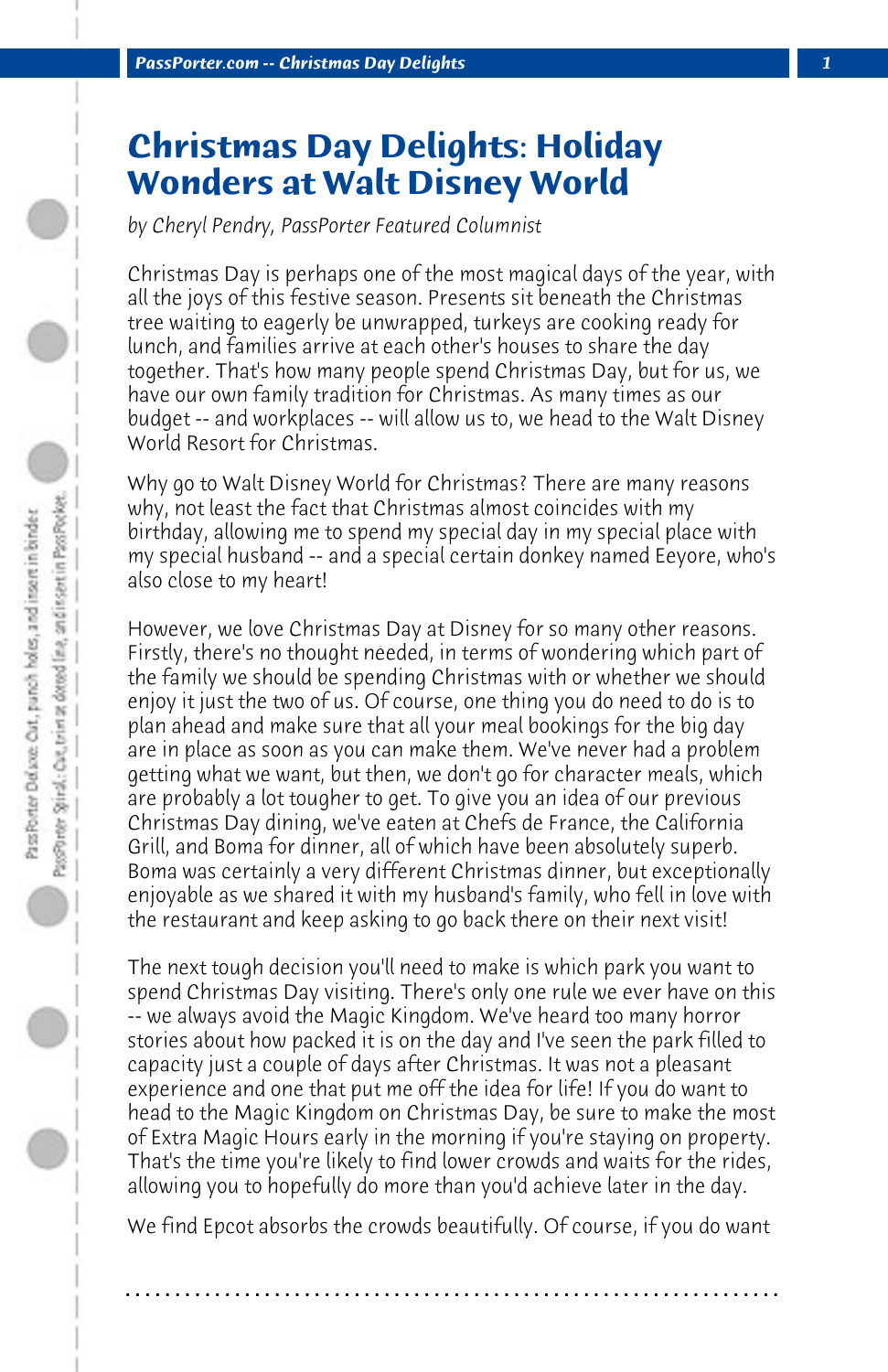to go on Test Track or Soarin', you will need to grab a Fastpass as soon as the park gates open or face the prospect of torturous hours waiting in line. The worst wait time we've seen at Christmas was 240 minutes for Test Track, that's right, a full four hours! Not the most fun way to spend a special day.

Instead, we tend to spend our time wandering the parks and checking out the wonderful little details that you find everywhere. Christmas Day is also a great time to stop and admire some of the performers in the park. One of our favorite things to do is to try and catch as many of the World Showcase's Holidays Around the World Storytellers as we can, as they bring to life the holiday traditions from their home country.

Something else that's a lot of fun to do on Christmas Day -- or Christmas Eve, as we've done that before in the past -- is to take in the Osborne Lights at Disney's Hollywood Studios. We always find that walking around that helps to remind us of the meaning of Christmas, which can sometimes get lost. Another way to remind yourself is to enjoy the Candlelight Processional at Epcot, the re-telling of the Christmas story. Be warned through, unless you've booked the Candlelight Processional Dining Package, the chances of actually getting into the American Gardens Theatre are fairly low, as this is an exceptionally popular event, particularly during Christmas week.

If the weather's working in your favor, there's another fun thing that you can do on Christmas Day that's very untraditional for most of us and that's to head to your resort pool for a swim. We had a wonderful Christmas Day morning a few years ago just hanging out at The Yacht and Beach Club's Stormalong Bay on a beautifully hot day. It was a very strange feeling, but also very relaxing and one of the best ways I know to enjoy Christmas!

I've heard people ask, "What's Disney really like on Christmas Day?" and I must admit I found myself asking something similar before our first stay there. I had images that maybe things would be closed, particularly outside the parks, or perhaps we'd run into grumpy Cast Members, miserable at being forced to work on Christmas Day and be away from their families. Not a bit of it. Christmas Day at Walt Disney World is very much like any other day of the year, with everything open as usual and Cast Members who walk around with huge smiles on their faces, wishing their guests "Happy Holidays." It really is a bit like a big family gathering, with everyone enjoying the day together.

I guess maybe that's the reason that we keep returning time and time again to spend Christmas at Disney, because is a truly magical time of the year and there's no better place for us to celebrate than at a truly

**. . . . . . . . . . . . . . . . . . . . . . . . . . . . . . . . . . . . . . . . . . . . . . . . . . . . . . . . . . . . . . . . . .**